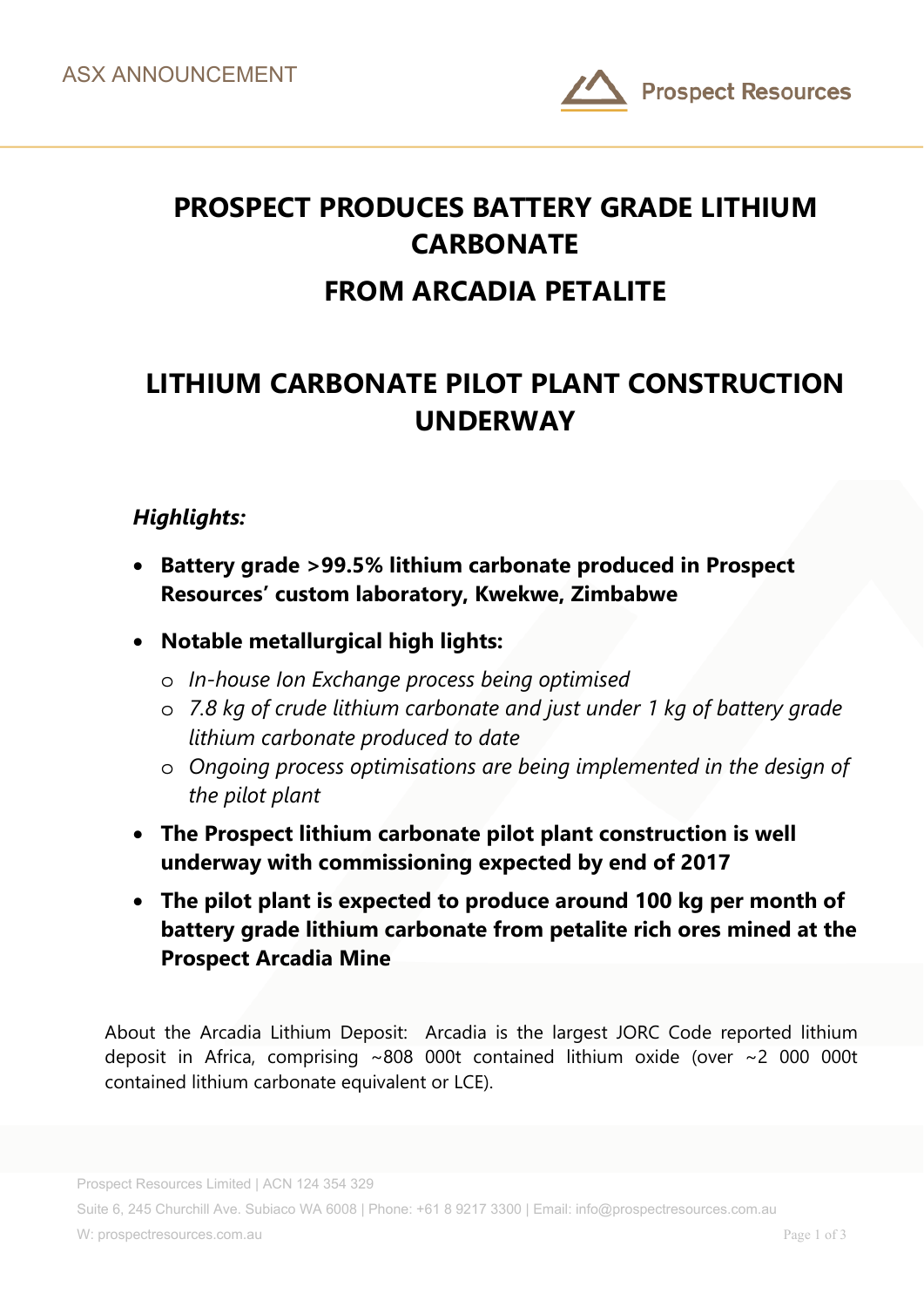

Prospect Resources has been modifying an existing laboratory complex at the Chaka Mine in the Kwekwe area for the past four months. The laboratory mandate is as follows:

- To recruit and train a suitably qualified team of assayers, chemists and engineers proficient in all aspects of lithium identification, sampling and assaying in preparation for a grade control situation in the production environment;
- To develop the in-house capacity to carry out various lithium oxide floatation and recovery processes with a view to continually optimise recoveries of our concentrates;
- To develop and implement a laboratory scale lithium carbonate production process to demonstrate the amenability and viability of converting the Arcadia 4% Petalite concentrates into battery grade lithium carbonate;
- To build and optimise a 100kg per month lithium carbonate pilot plant converting petalite concentrates into lithium carbonate.

The company is delighted to announce these results which demonstrate the success of the programme.

In response to these results, Mr Hugh Warner (Chairman) had the following to say: "As far as we are aware, this is the first time battery grade lithium carbonate has been produced in Zimbabwe, or anywhere else in southern Africa. Achieving a battery grade within such a short period of time is exceptional. This is a great validation of the technical capability of our team."



### **Figure 1 - Battery Grade Lithium Carbonate**

Prospect Resources Limited | ACN 124 354 329 Suite 6, 245 Churchill Ave. Subiaco WA 6008 | Phone: +61 8 9217 3300 | Email: info@prospectresources.com.au W: prospectresources.com.au Page 2 of 3